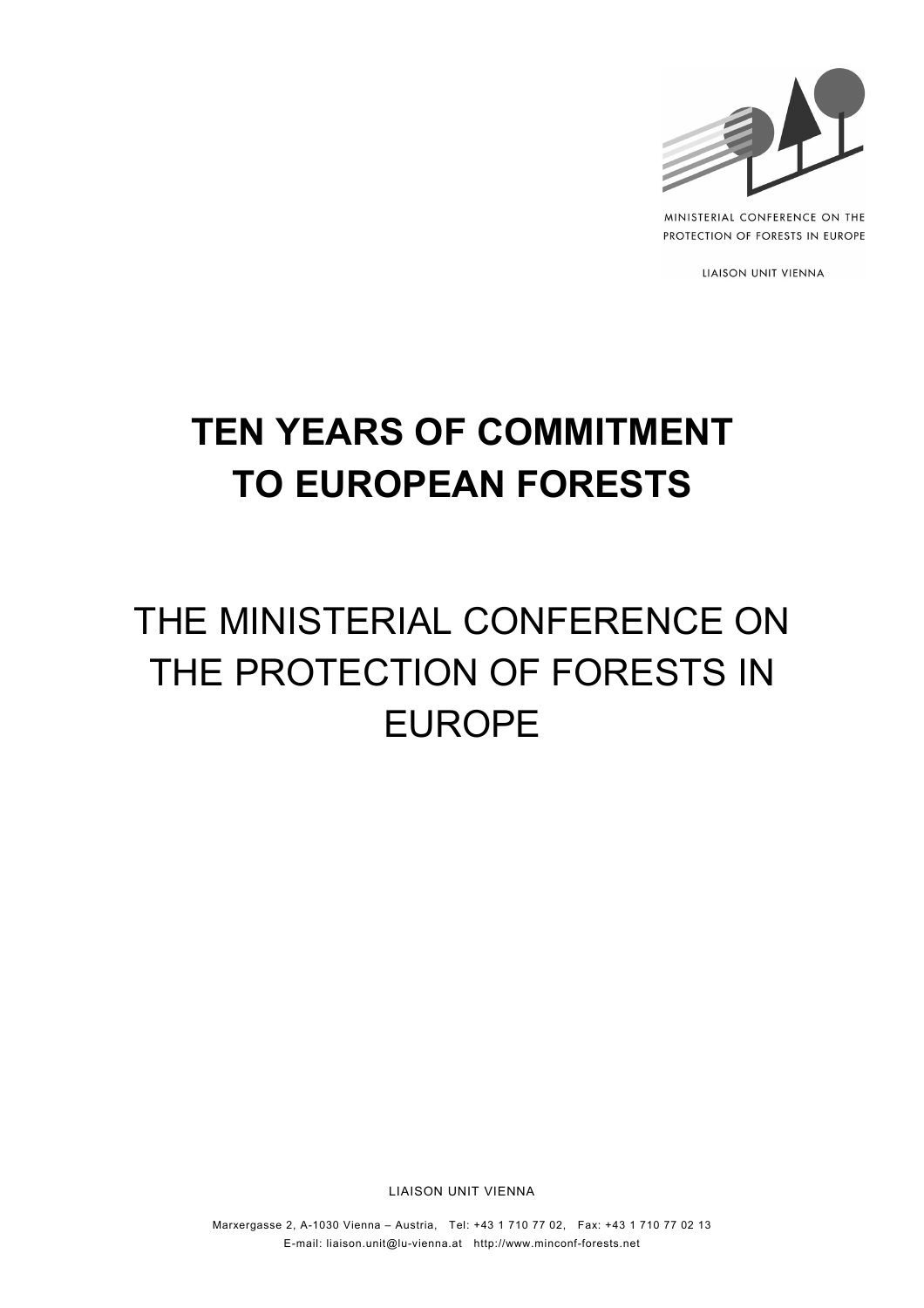# **Preface**

The co-operation of 40 European countries for the protection and sustainable management of forests is a success story. An impressive number of projects and actions have been implemented following the political decisions taken at three Ministerial Conferences. The European forest sector can therefore be regarded as a model for European integration on a broad scale.

Ten years ago the First Ministerial Conference on the Protection of Forests in Europe was launched, at Strasbourg, to better understand the ways and means for the protection and the sustainable management of forests at a pan-European level. With this ambitious start forest policy issues have been given weight and substance at the ministerial level for the first time. The pan-European region responded to the global discussion on sustainable development, thus defining, *inter alia*, sustainable forest management for Europe at the Second Ministerial Conference in Helsinki in 1993. At the most recent Ministerial Conference, held in Lisbon in 1998, the European Ministers responsible for forests focused on the socio-economic elements of sustainable forest management, again demonstrating the flexible and up-to-date approach to evolving forest policy issues.

Despite various interests as well as geographical and political differences among the participating countries and organisations from all over Europe, fruitful co-operation at scientific, technical and political levels is an added value and an indispensable characteristic of this process which aims at the benefit of the people as well as the benefit of forests in Europe. To achieve these goals also the collaboration with international and European organisations has been a decisive element.

At the beginning of a new century we would like to emphasise the important progress achieved during the first ten years of this Pan-European Forest Process that reflects the commitment of Europeans in embracing the strong political mandate to meet the challenges regarding the protection and sustainable management of forests also for the future.

As co-chairmen of the Ministerial Conference on the Protection of Forests in Europe, on behalf of all our colleagues in the pan-European region, it is therefore a great honour for us to present this report which provides an insight into the history and the achievements of this unique process.

Minister of Agriculture, Forestry, Environment and Water Management Austria **Portugal** 

Wilhelm Molterer **Luis Manuel Capoulas Santos** 

Minister of Agriculture, Rural Development and Fisheries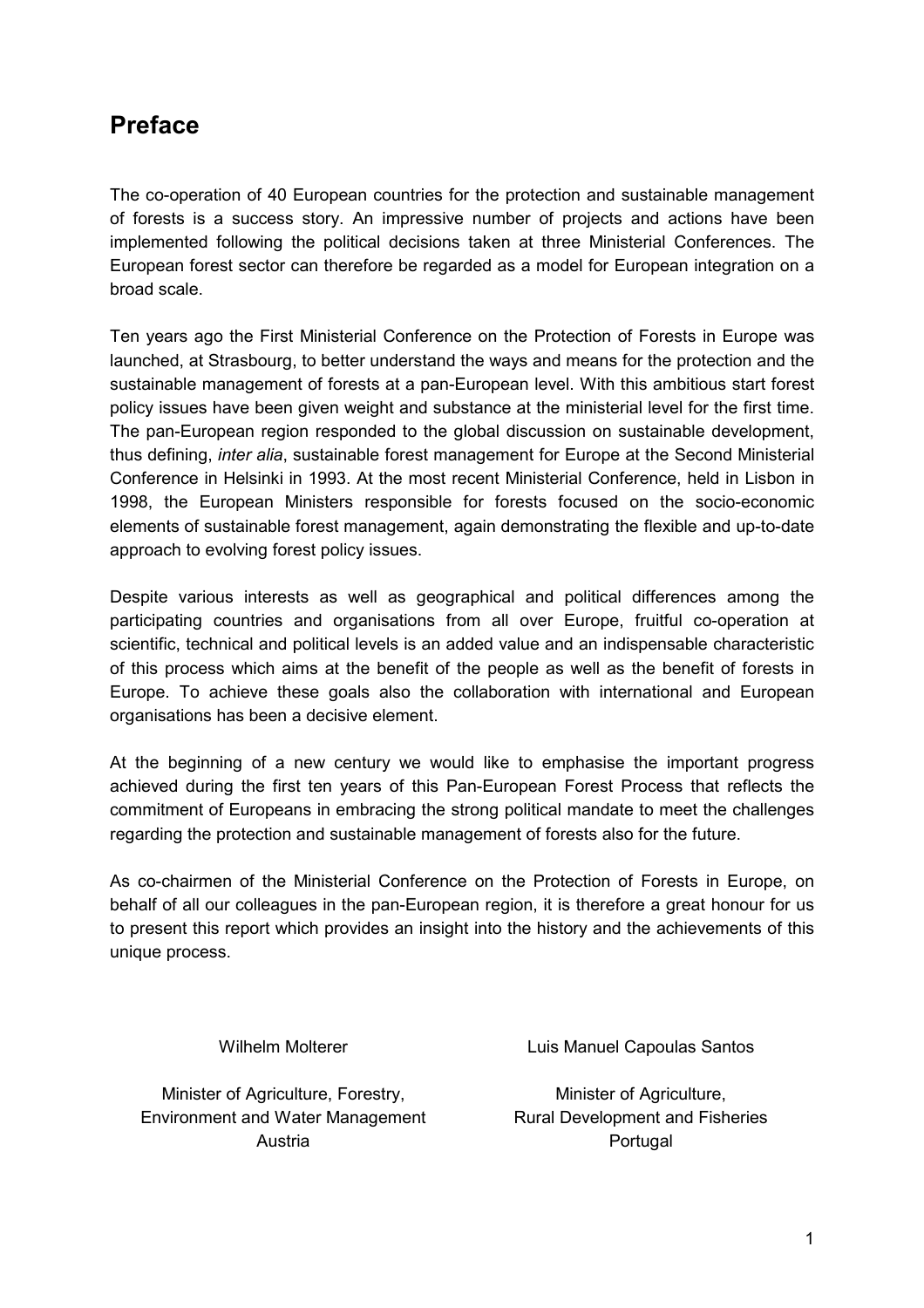# **Contents**

What Is the Ministerial Conference on the Protection of Forests in Europe?

Milestones Towards Sustainable Development

Putting Commitments into Action

A Common Spirit for the Future of European Forests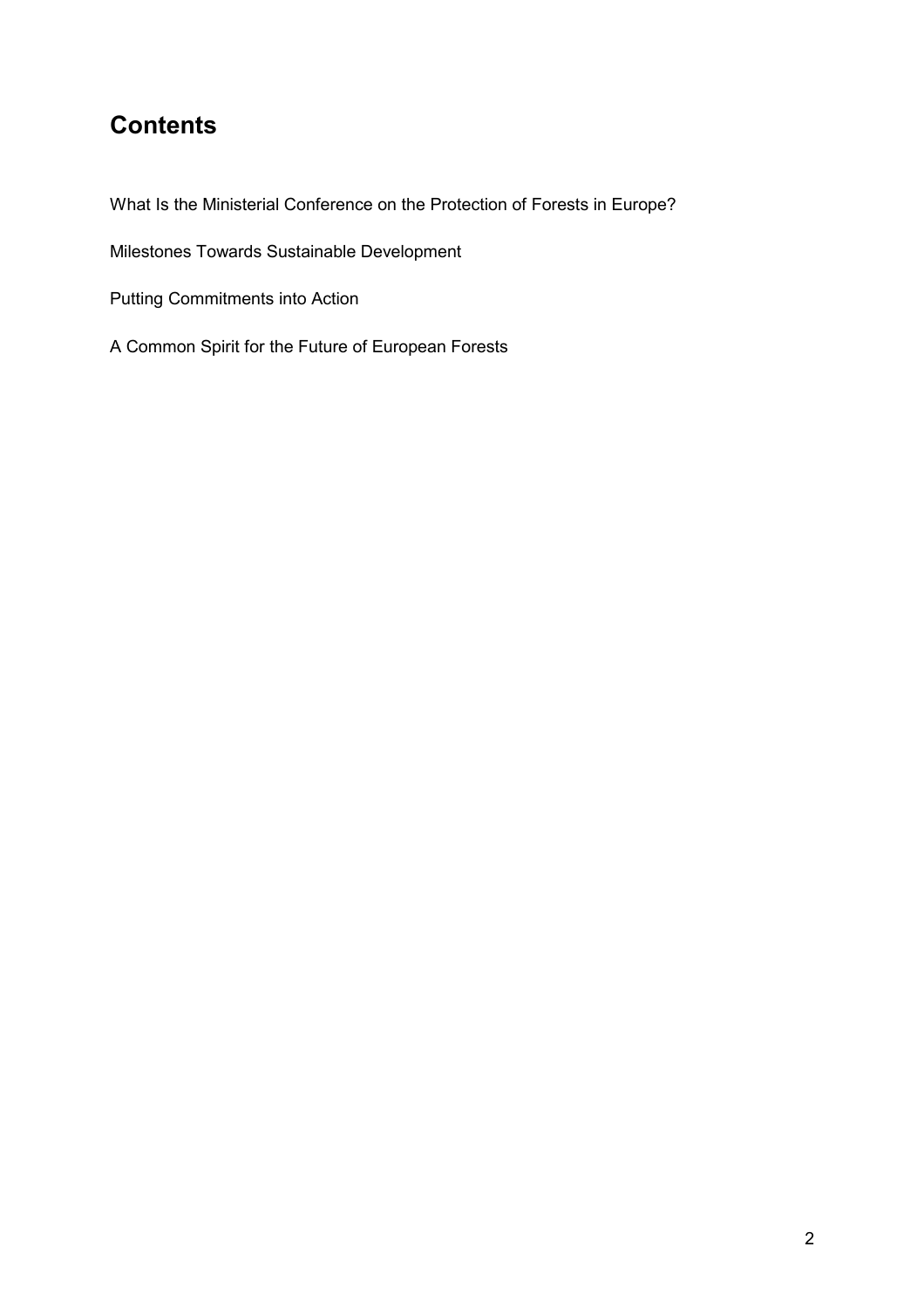# **What Is the Ministerial Conference on the Protection of Forests in Europe?**

### A High-Level Political Commitment

The "Ministerial Conference on the Protection of Forests in Europe" (MCPFE) is a high-level political initiative for co-operation involving around 40 European countries for the purpose of addressing common opportunities and threats related to forests and forestry. Launched as a regional initiative in 1990, it is the political platform for the dialogue on European forest issues.

The MCPFE gives representation to European countries and the European Community, and is enriched with other countries and international organisations which are invited to participate as observers. Thus, it provides a forum for co-operation of ministers responsible for forests and allows non-governmental and intergovernmental organisations to contribute with their knowledge and ideas.

### A Continuing Political Process

The MCPFE is a dynamic process that tackles a range of the most vital common concerns about forests and forestry in Europe and addresses the challenges ahead. Through a chain of political level conferences and follow-up mechanisms aspects of highest political interest and concern are dealt with by the ministers responsible for forests at Ministerial Conferences. Since 1990, three Ministerial Conferences on the Protection of Forests in Europe have taken place. These are regarded as milestones of European forest policies:

- **1990 First Ministerial Conference in Strasbourg**
- **1993 Second Ministerial Conference in Helsinki**
- **1998 Third Ministerial Conference in Lisbon**

Between conferences, the decisions passed by the ministers at the conferences are further specified and put into action. The follow-up and preparatory process of the Ministerial Conferences is called the "**Pan-European Forest Process**". Additionally, issues of immediate interest to the process are taken up and further developed on a flexible basis.

The signatory states and the European Community are responsible for implementation at the appropriate level of the decisions passed at the Ministerial Conferences. Based on voluntary commitments which constitute a common framework, governments all over Europe have taken initiatives to ensure and improve the sustainable management and the protection of forests in the region.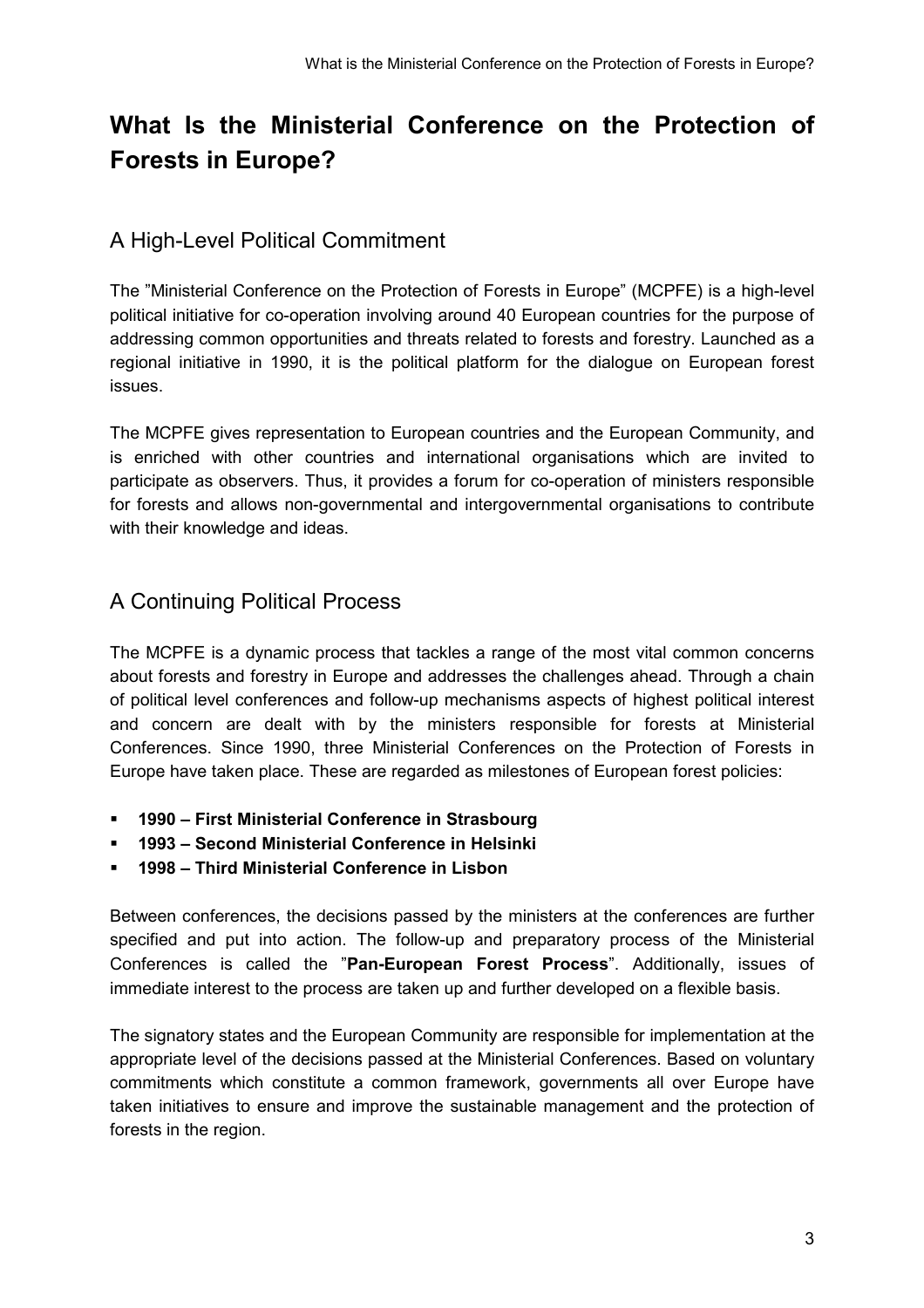#### A Dialogue of Different Interests

Since its beginnings in 1990, the dialogue within the MCPFE has succeeded in intensifying political and scientific communication in Europe and establishing close and successful cooperation on a wide range of issues related to forests and forestry. This dialogue not only involves governmental representatives of the participating countries, but also a variety of stakeholders including environmental and social NGOs, forest owners' associations, the forest industry, as well as intergovernmental organisations. Although the actors involved represent a variety of opinions and interests, they share a common commitment to the sustainable development and protection of forests in Europe.

#### **Structure and Organisation of the MCPFE**

#### **Ministerial Conferences**

took place in Strasbourg 1990, in Helsinki 1993 and in Lisbon 1998.

#### **Expert Level Meetings**

are attended by representatives of the European signatory states, the European Community and by observers from non-European countries, international organisations and NGOs in the fields of forestry, environment and research. The representatives of the signatories have a mandate to take decisions regarding the ongoing work between Ministerial Conferences.

#### **Round Table Meetings**

aim at an exchange of information and opinions on emerging issues, providing essential guidance for the MCPFE.

#### *Ad hoc* **working groups**

are convened to discuss specific subjects of scientific or technical nature.

The MCPFE is organised by the joint presidency of two countries with the support of two others. Together, these four form the **General Co-ordinating Committee (GCC)** which has the main task of proposing guidance for the follow-up work within the framework of the resolutions.

The **Liaison Unit** originally grew out of the secretariat of the Helsinki Conference. It is essentially a service-oriented office for the co-operation of the European ministers responsible for forests and provides assistance to the GCC. It is responsible for organising and carrying out all international meetings of the MCPFE, as well as the preparation of reports and documents and the development of technical background documents for discussion at these meetings. This also includes the collection, processing and distribution of information resulting from the preparatory and follow-up process.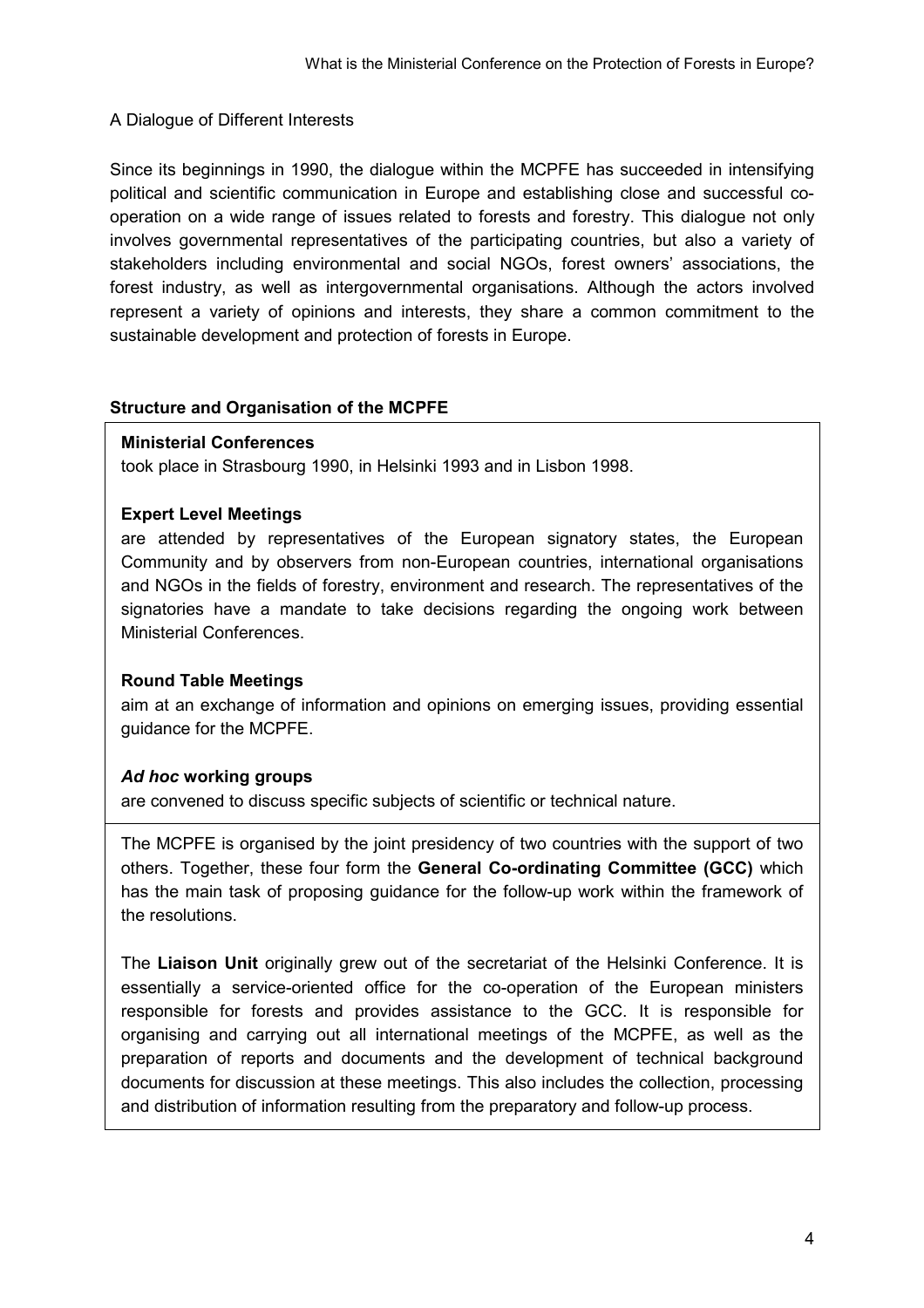# A Co-operation Throughout a Continent

Encompassing all of Europe, the MCPFE can be regarded as a successful example for cross-border teamwork throughout a continent. The MCPFE has always considered European forests to be a common heritage and has recognised that threats to these valuable ecosystems do not always follow territorial or ideological borders. Thus, from its very beginnings the dialogue and co-operation within the MCPFE has built bridges between the East and West, as well as North and South of Europe, resulting in the sharing of ideas and creation of mutual awareness and understanding for the diverse conditions and situations in these regions.

### An Example for Promoting Sustainable Forest Management

Over the past ten years, the MCPFE has made remarkable contributions to the development of common principles of forest policies and forest management throughout the European continent. Based on the long tradition of European forestry, the MCPFE has always worked towards the concept of sustainable forest management and has agreed upon the common definition:

*"Sustainable management means the stewardship and use of forests and forest lands in a way, and at a rate, that maintains their biodiversity, productivity, regeneration capacity, vitality and their potential to fulfil, now and in the future, relevant ecological, economic and social functions, at local, national, and global levels, and that does not cause damage to other ecosystems." (Helsinki Resolution H1)*

Since the United Nations Conference on Environment and Development (UNCED), held in Rio de Janeiro in 1992, considerable world-wide efforts have been made to apply the concept of sustainability to forests. The MCPFE has established itself as a platform specifically for European conditions. It works towards the sustainable management and protection of forests in Europe and contributes to the sustainable development of society, with special focus on the links between society and forestry.

### A Reflection of Europe's Diversity

Within its political framework, the MCPFE has always recognised the diversity and multiple roles of forests and the forest sector in Europe. Growing under a wide range of ecological conditions, forests cover more than one third of the land surface in Europe. The total area of forests and other wooded land of countries participating in the MCPFE amounts around 1,100 million hectares. This forest area is presently expanding. Despite decreases in some regions, Europe has an average annual increase in forest area of about 500,000 hectares.

Forests are home to a great variety of animal and plant species, and they provide a multitude of ecological, economic, social and cultural benefits. For example, forests have a major influence on climate, and quality of air, water and soil. They are important sources of income and employment, especially in rural areas, and they are often the most popular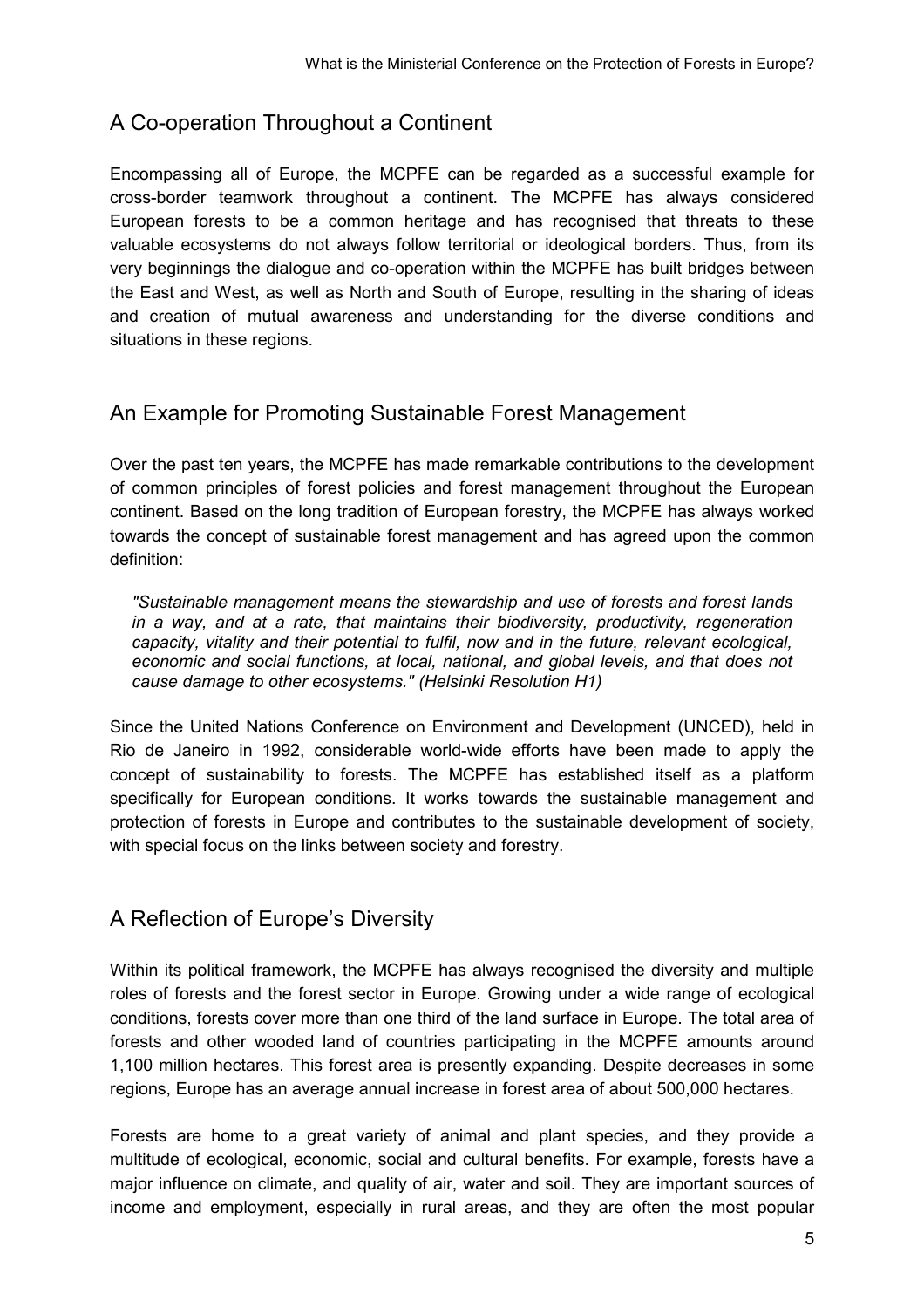environments for recreational and outdoor activities. Aware of the multiple roles of forests, the MCPFE has always aimed to take further steps towards the conservation and sustainable management of these valuable ecosystems.

With its participatory and interactive approach, the MCPFE also reflects the variety of forest ownership patterns which can be found in the pan-European region. While around two thirds of forests are in private ownership, around one third of them are owned by the state or public institutions. Yet the size of forest properties varies considerably, the average size of public ones being larger than the average privately owned forest. There is also a remarkable share of small-scale private ownership reflected by several million private owners in Europe with forest estates of less than 3 hectares. In total, the number of holdings in private ownership amounts around 5.1 million, while about 100,000 holdings are in public hands. Additionally, several countries in transition to market economies presently have an ongoing process of privatisation or restitution of forest land.

Taking into account the special characteristics of Europe, the MCPFE has proved itself to be an effective forum for improving the sustainable management of all types of forests, and it will continue to ensure that the forest heritage is passed on to future generations in a better and healthier state.

### A Link to Global Processes

Since the UNCED in 1992, several international and regional conferences, as well as initiatives and processes have been initiated in order to encourage countries to accept commitments towards a more sustainable use of natural resources. The MCPFE has been recognising the significance of these initiatives and the relations to its work. It has been contributing to the implementation of the forest-related decisions and agreements of the UNCED and its follow-up process within IPF/IFF, as well as the provisions of the United Nations Conventions, notably UN-FCCC, CCD and CBD. For example, the MCPFE has elaborated a "Work-Programme on the Conservation and Enhancement of Biological and Landscape Diversity in Forest Ecosystems" in co-operation with the European ministers responsible for environment, which can be considered a pan-European contribution to the implementation of the Convention on Biological Diversity.

### A Link to Other Regional Forest Initiatives

The MCPFE has always advocated broader association with other countries, organisations and regional processes for mutual benefit. It maintains links with other regional processes that share the concern regarding sustainable forest management, as well as protection and conservation of forests. For example, the MCPFE shares its experience with other initiatives working on criteria and indicators for sustainable forest management.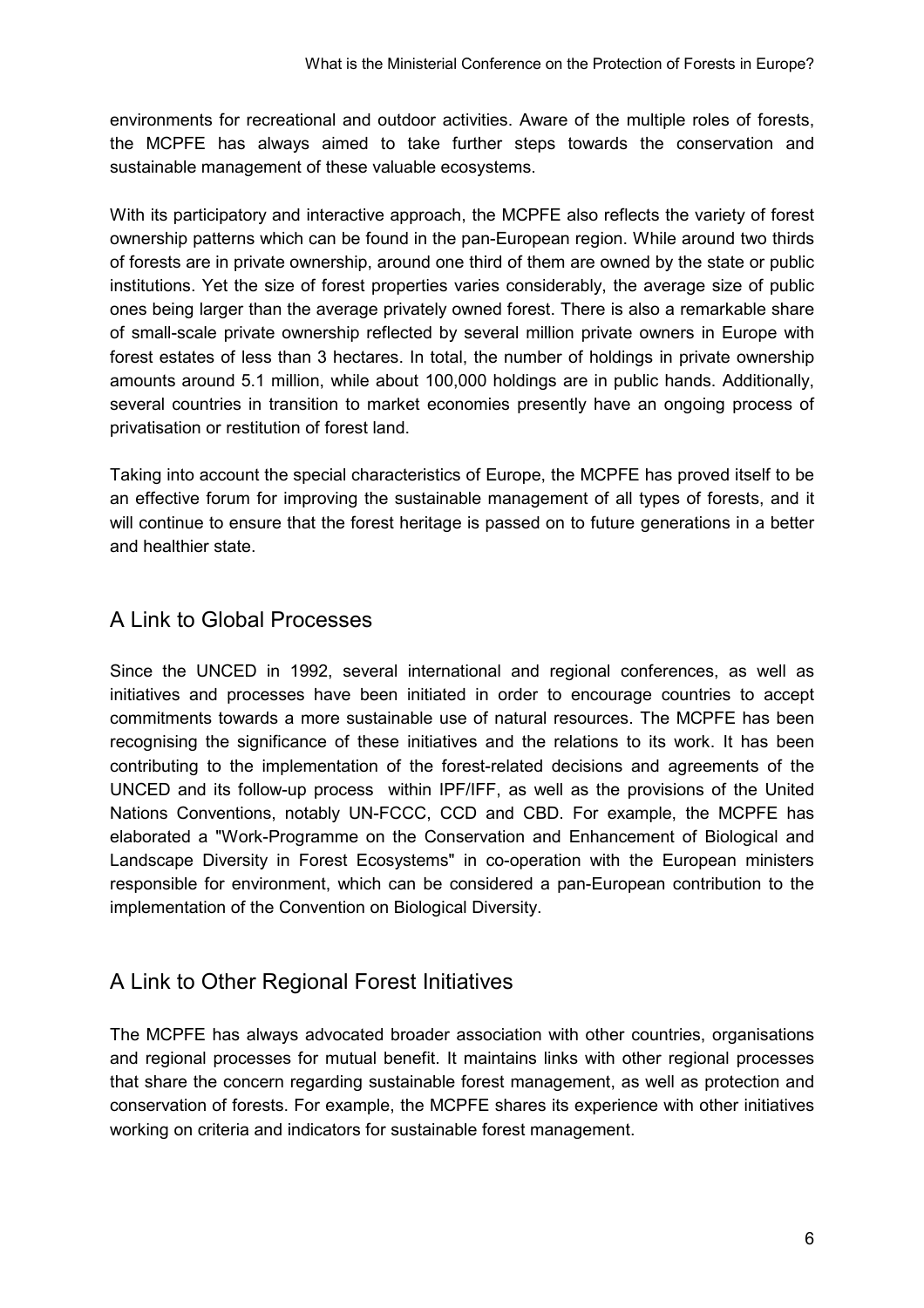# **Milestones Towards Sustainable Development**

During the 1980s, concerns about the quality of European forests and factors causing forest damage, such as pollution, diseases, fire, game, as well as the use and management of forests, led to an increasing awareness of the threats to forests in the broader public. For example, it was clear that forest damage caused by industrial air pollution resulting in acid rain could only be addressed through cross-border efforts and that effective action was needed.

### Strasbourg 1990:

### Initiating Cross-Border Mechanisms for the Protection of Forests

On the initiative of France and Finland, the First Ministerial Conference on the Protection of Forests in Europe was held in Strasbourg in 1990. The conference was attended by 30 European countries and the European Community, as well as several intergovernmental organisations which recognised the need for cross-border protection of forests in Europe and agreed on six Resolutions. These "Strasbourg Resolutions" focused particularly on technical and scientific co-operation in order to provide necessary data for common measures concerning European forests.

#### **Strasbourg Resolutions in 1990**

- S1 European Network of Permanent Sample Plots for Monitoring of Forest Ecosystems
- S2 Conservation of Forest Genetic Resources
- S3 Decentralised European Data Bank on Forest Fires
- S4 Adapting the Management of Mountain Forests to New Environmental Conditions
- S5 Expansion of the EUROSILVA Network of Research on Tree Physiology
- S6 European Network for Research into Forest Ecosystems

The Strasbourg Resolutions initiated a broad co-operation throughout Europe. Moreover, the Strasbourg Conference was a major step to initiate the incorporation of scientific data into political action for the protection of European forests.

This First Ministerial Conference constitutes the beginning of an ongoing political process to initiate proposals and actions for the protection and sustainable management of forests in Europe. After the First Ministerial Conference, meetings among the participants and observers of the MCPFE were held regularly to put into action the six Strasbourg **Resolutions** 

#### Helsinki 1993:

A Commitment to Sustainable Forest Management in Europe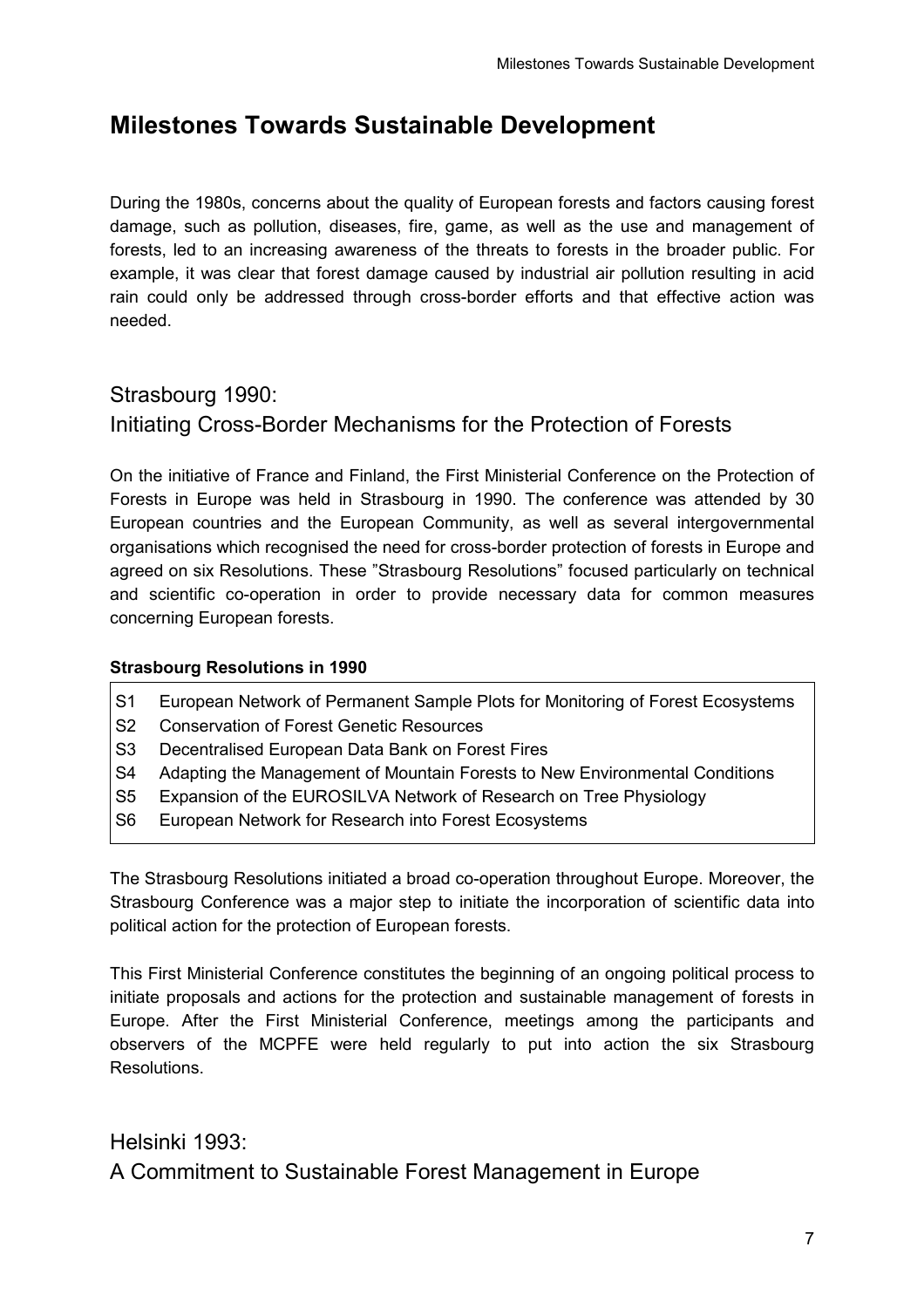The intention and commitment to apply the Forest Principles and other decisions of UNCED at regional and national levels led to the Second Ministerial Conference which was held in Helsinki in June 1993 under the chairmanship of Finland and Portugal. In addition to 37 European countries and the European Community, several organisations from the private sector, the international forestry community and environmental NGOs participated at this conference.

The General Declaration and the four Helsinki Resolutions reflect Europe's approaches to global environmental issues, namely promotion of sustainable forest management, conservation of biological diversity, strategies regarding the consequences of a possible climate change for the forest sector, and an increasing co-operation with countries in transition to market economies.

#### **Helsinki Resolutions in 1993**

- H1 General Guidelines for the Sustainable Management of Forests in Europe
- H2 General Guidelines for the Conservation of the Biodiversity of European Forests
- H3 Forestry Co-operation with Countries with Economies in Transition
- H4 Strategies for a Process of Long-Term Adaptation of Forests in Europe to Climate Change

# Lisbon 1998: Recognising the Multiple Roles of Forests

At the Third Ministerial Conference held in Lisbon in June 1998, socio-economic aspects of sustainable forest management were given considerable emphasis, focussing on the relationship and interaction between forest and society. Additionally, important outcomes of the Helsinki follow-up were confirmed. Under the chairmanship of Portugal and Austria, 36 countries and the European Community signed two resolutions.

Furthermore, co-operation with the Ministerial Process "Environment for Europe" was established by endorsing a joint pan-European "Work-Programme on the Conservation and Enhancement of Biological and Landscape Diversity in Forest Ecosystems 1997-2000".

#### **Lisbon Resolutions in 1998**

- L1 People, Forests and Forestry Enhancement of the Socio-Economic Aspects of Sustainable Forest Management
- L2 Pan-European Criteria, Indicators and Operational Level Guidelines for Sustainable Forest Management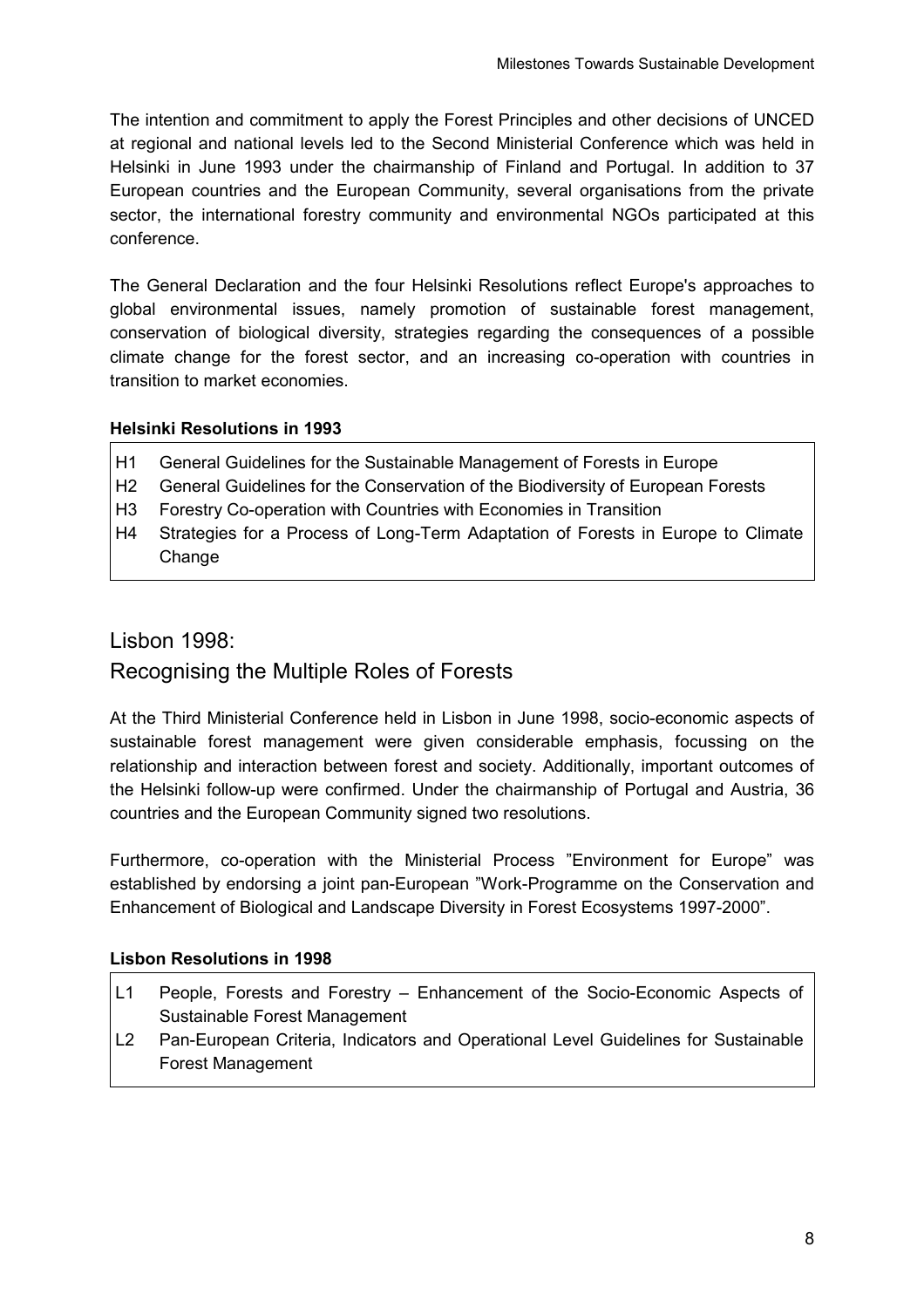# **Putting Commitments into Action**

The twelve resolutions adopted at the Strasbourg, Helsinki and Lisbon Ministerial Conferences reflect the commitment of European countries to address common problems and concerns, as well as the many challenges and opportunities in the conservation, management and sustainable development of European forests. These pan-European commitments are put into action at the national and regional levels.

In the implementation of the decisions taken by the ministers, the MCPFE has been cooperating with a number of international organisations and institutions, including the Food and Agriculture Organization of the United Nations (FAO), the United Nations Economic Commission for Europe (UN/ECE), the United Nations Environment Programme (UNEP), research institutions, NGOs and other relevant stakeholders. The intention of the MCPFE has always been to give new political impetus and to strengthen the political commitment to the sustainable development of European forests by creating synergies and building on existing structures as far as possible.

# Improving the Environmental Conditions of European Forests – The Follow-up of the Strasbourg Resolutions

At the Strasbourg Conference, the ministers responsible for forests in Europe put special emphasis on the need for a better understanding of the functioning of forest ecosystems in all their diversity in order to be able to better identify the causes of damage. In the follow-up of the conference, the MCPFE succeeded in establishing various collaborative networks of research on forest ecosystems as well as thematic areas, such as the conservation of forest genetic resources or tree physiology. Through an exchange of information between research workers and policy makers, both within and between the signatory countries, these networks facilitated the integration of the most recent scientific knowledge in the implementation of forest policies.

The European Forest Genetic Resources Programme (EUFORGEN), which aims to ensure the effective conservation of the genetic diversity of European forests, has succeeded in identifying common research and conservation needs, facilitating the information flow among countries and raising public awareness in genetic forest matters.

The EUROSILVA Network of Research on Tree Physiology was established to increase knowledge on physiological mechanisms of forest trees in order to better identify the causes of damage. Since the Strasbourg Conference, this network has been expanded to include 20 European countries, involving over 400 leading scientists.

The third European research network initiated at the Strasbourg Conference, the European Network for Research into Forest Ecosystems (EFERN), has been promoting the coordination of forest ecosystem research and improving communication among scientists working in that field by creating a continuously updated internet database. This EFERN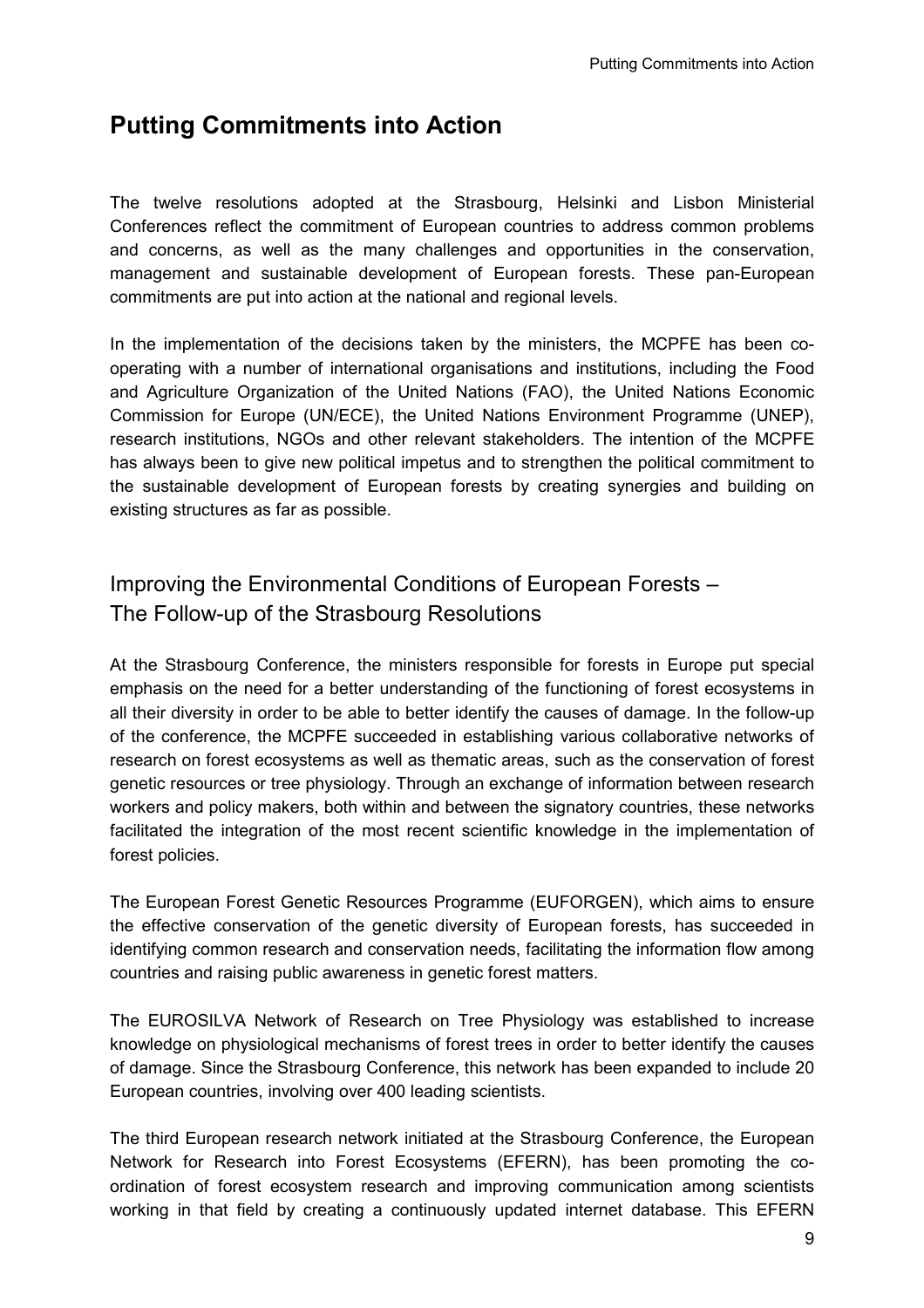database has become a primary information resource in the field of European forest ecosystem research.

The Strasbourg Conference also marks the initiation of collaborative programmes which regularly monitor health and vitality of European forests and observe forests susceptible to fire.

The European Network of Permanent Sample Plots for Monitoring Forest Ecosystems is an exhaustive network that regularly monitors trends in crown condition on 20,000 monitoring plots all over Europe. A further 800 intensive monitoring plots allow in-depth analyses of soil, needles and leaves, tree growth, atmospheric deposition and meteorological conditions.

In order to obtain precise and comparable data on forest fires, a Decentralised European Database on Forest Fires has also been established as a follow-up to the Strasbourg Conference. There are about 50,000 forest fires every year in Europe leaving behind roughly 500,000 square km of burnt area, especially in Russia and the countries of southern Europe. High-quality information on the number of fires, area burnt and, as far as possible, the causes of forest fires collected in the database helps to improve the prevention policies and encourages dialogue among the various countries concerned.

Special attention has also been given to mountain forests with the aim of developing and strengthening the management of mountain forests in Europe in view of changed environmental conditions.

# Providing an Effective Political Framework for Sustainable Forest Management –

The Follow-up of the Helsinki Resolutions

Since the UNCED, the concept of sustainable forest management has been at the centre of international discussions on forests. In Europe, the signatory countries of the MCPFE have demonstrated their strong political commitment to further improve the sustainable management of forests by adopting "General Guidelines for the Sustainable Management of Forests in Europe". These general guidelines specify those aspects which are of particular importance for the achievement of sustainable forest management in Europe. At the same time, the ministers highlighted the outstanding importance of the biological diversity of European forests and agreed upon "General Guidelines for the Conservation of the Biodiversity of European Forests." They recognised that the conservation and enhancement of biodiversity constitutes an essential element in the sustainable management of all types of forests.

At the Helsinki Conference, the signatory states also recognised the special situation and challenges facing the forest sector in Countries with Economies in Transition (CITs), and they placed a political focus on the need for a deeper understanding of the consequences of climate change for forests.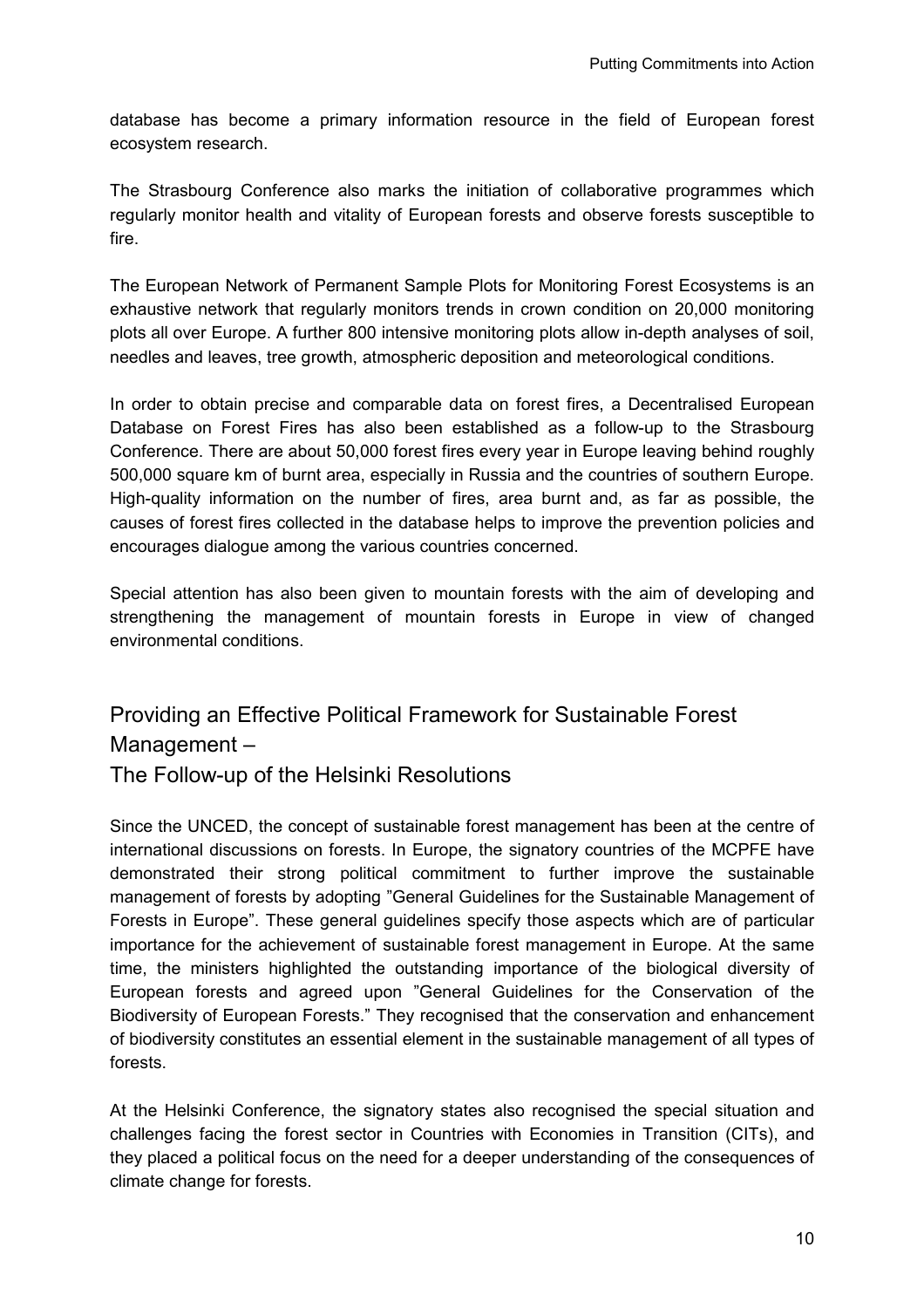A significant activity with regard to the Helsinki follow-up has been the co-operation with CITs. More than 400 bilateral and multilateral actions and projects covering a wide range of forestry issues, including research programmes, training projects, technical development, know-how transfer, workshops, study tours and others, have been carried out.

In order to develop effective strategies for long-term adaptation of forests to climate change, the MCPFE has stimulated co-operative research on the links between climate change and forest ecosystems. The research areas include the role of forests as carbon sinks, possible genetic changes and adaptations, soil formation processes and the adjustment of forests to a possible climate change.

#### **The Pan-European Criteria and Indicators for Sustainable Forest Management**

The general guidelines provide an overall political framework to guide forest policy at the national level. In order to assess and, as far as possible, measure progress towards sustainable forest management and conservation of biodiversity, the Pan-European Criteria and Indicators for Sustainable Forest Management were developed. This process is frequently referred to as the "Helsinki Process".

The Pan-European Criteria and Indicators for Sustainable Forest Management consist of 6 criteria, 27 quantitative and 101 descriptive indicators, and are intended for use at the national level. The 6 criteria represent the consensus achieved by European countries on the most important characteristics of sustainable forest management.

#### **The Six Pan-European Criteria for Sustainable Forest Management**

| Criterion 1 | Maintenance and appropriate enhancement of forest resources and their<br>contribution to global carbon cycles<br>Criterion 2 Maintenance of forest ecosystem health and vitality |
|-------------|----------------------------------------------------------------------------------------------------------------------------------------------------------------------------------|
| Criterion 3 | Maintenance and encouragement of the productive functions of forests<br>(wood and non-wood)                                                                                      |
| Criterion 4 | Maintenance, conservation and appropriate enhancement of biological<br>diversity in forest ecosystems                                                                            |
|             | Criterion 5 Maintenance and appropriate enhancement of protective functions in<br>forest management (notably soil and water)                                                     |
| Criterion 6 | Maintenance of other socio-economic functions and conditions                                                                                                                     |

The fulfilment of criteria is evaluated by means of 27 quantitative indicators. By collecting data on these indicators, changes for each criterion over a time period are made visible. Furthermore, the 101 descriptive indicators illustrate the existence of national policy instruments and conditions for enhancing sustainable forest management.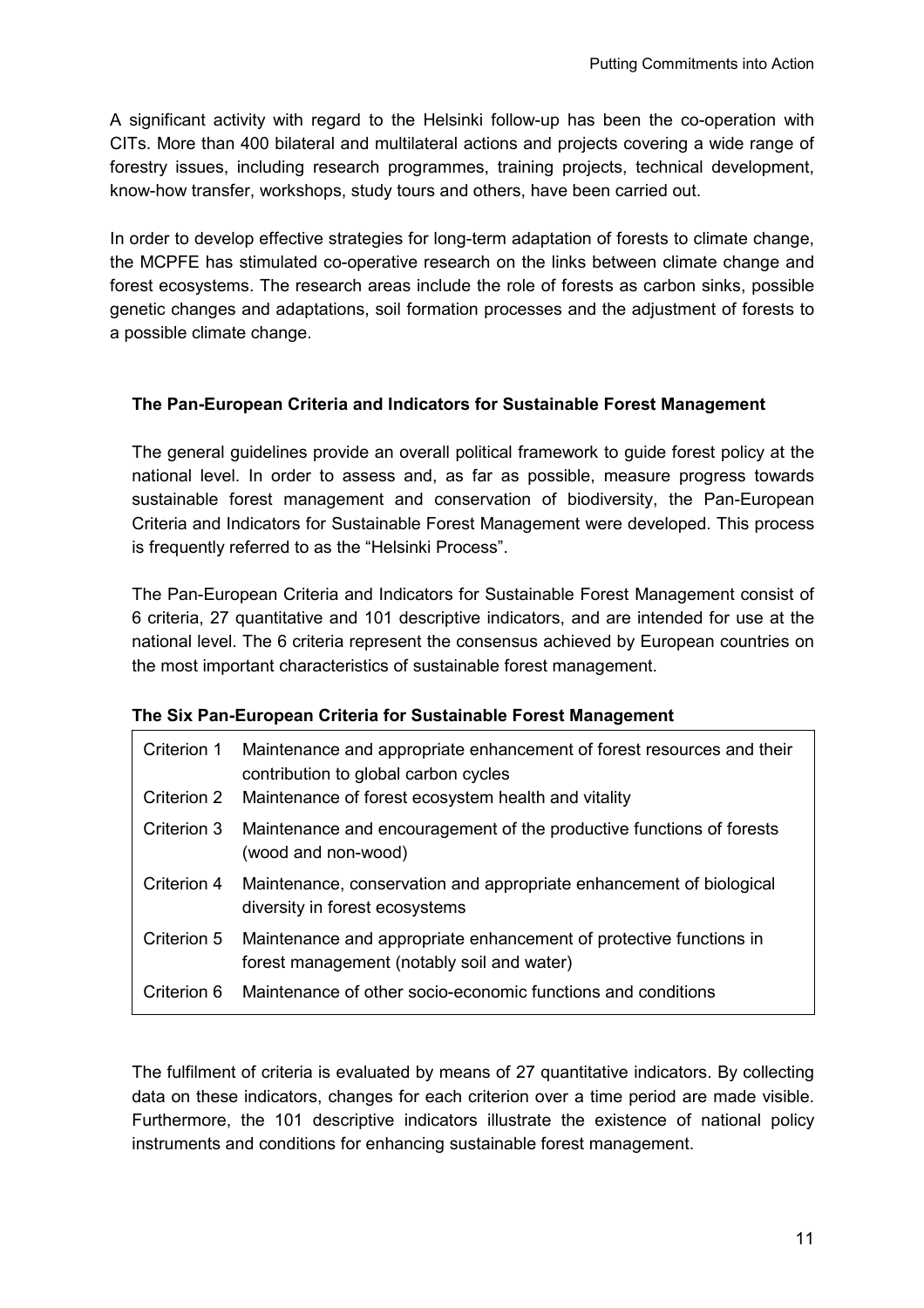Data collection and reporting of the Pan-European Criteria and Indicators for Sustainable Forest Management is carried out at the pan-European level, based on national-level data collection systems. Results of recent data compilation show that the signatory states have promoted considerable changes in legal and regulatory frameworks; they have adapted their institutional frameworks and their economic policies, and they have created or adapted financial instruments and utilised informational means to promote sustainable forest management.

#### **International Initiatives on Criteria and Indicators for Sustainable Forest Management**

Several international initiatives and processes have been developing criteria and indicators for sustainable forest management. Major international, on-going processes on criteria and indicators are the:

- "Pan-European Forest Process" for European forests (boreal, temperate, Mediterranean)\*
- "Montreal Process" for temperate and boreal forests outside Europe\*
- "Tarapoto Proposal of Criteria and Indicators for Sustainability of the Amazon Forest" for Amazon forests
- "Near East Process" for dry-zone forests and woodlands in countries in the Near East region
- "Lepaterique Process of Central America" for all kinds of forests in Central America
- "Dry-Zone Africa Process" for dry-zone type forests in Africa
- "African Timber Organisation Initiative" for all kinds of forests in African ATO member countries
- "ITTO Initiative" for humid tropical forests of ITTO tropical member countries
- "Regional Initiative for the Development and Implementation of National Level Criteria and Indicators for the Sustainable Management of Dry Forests in Asia" for countries with dryland forests in Asia

\* The Russian Federation participates in both, the Pan-European Forest Process and the Montreal Process.

#### **The Pan-European Operational Level Guidelines**

The Pan-European Criteria and Indicators provide a tool for assessing progress towards the sustainable management and conservation of European forests at the national level. To further advance this concept and to specify what it actually means in practice, the MCPFE elaborated Pan-European Operational Level Guidelines. They represent a common framework of recommendations for reference at the field level, which can be used on a voluntary basis. The Guidelines follow the structure of the six pan-European criteria and are divided into "Guidelines for Forest Management Planning" and "Guidelines for Forest Management Practices". They can serve as a reference to set codes for forest practice and forest management, as information and advice for forest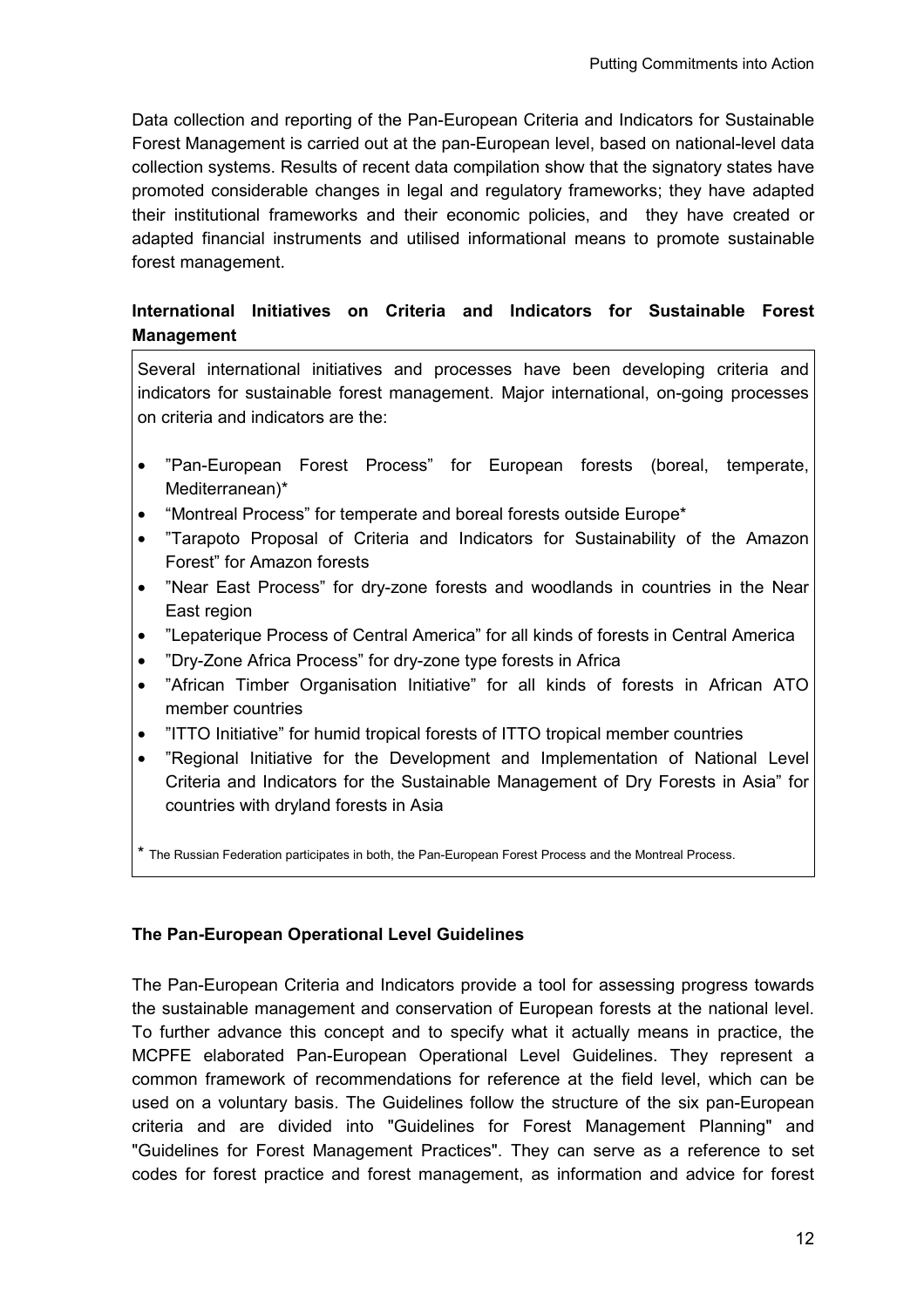managers and forest owners, and a tool to improve communication and awareness related to sustainable forest management.

#### **The Work-Programme on the Conservation and Enhancement of Biological and Landscape Diversity in Forest Ecosystems 1997-2000**

The "Work-Programme on the Conservation and Enhancement of Biological and Landscape Diversity in Forest Ecosystems 1997-2000" is a joint initiative of the MCPFE and the pan-European Ministerial Process "Environment for Europe." It defines four objectives, as well as eight actions which are considered the most significant for fulfilling the four set objectives.

The MCPFE has successfully worked on the implementation of the Work-Programme. In addition to various national initiatives, a number of specific European projects were put into action by the Work-Programme.

#### **Objectives of the "Work-Programme on the Conservation and Enhancement of Biological and Landscape Diversity in Forest Ecosystems" for the period 1997-2000**

| Objective 1 | Conservation and appropriate enhancement of biodiversity in           |
|-------------|-----------------------------------------------------------------------|
|             | sustainable forest management                                         |
| Objective 2 | Adequate conservation of all types of forests in Europe               |
| Objective 3 | Clarification of the role of forest ecosystems in enhancing landscape |
|             | diversity                                                             |
| Objective 4 | Clarification of impacts of activities from other sectors on forest   |
|             | biological diversity                                                  |

# Promoting Benefits of Forests for Society – The Follow-up of the Lisbon Resolutions

The need to adequately address the socio-economic functions of forests in order to effectively contribute to sustainable forest management, and consequently to the sustainable development of society, was the broad-scoped theme of the Lisbon Conference.

Key elements are the importance of raising general awareness of the concept of sustainable forest management and building effective partnerships between forestry and society. The provision of adequate participation, education and public relations are identified as important means to achieve these objectives.

Furthermore, the promotion of the multiple socio-economic contributions of forests and forestry, especially in rural areas, was outlined. This also involves the best use of the multiple wood and non-wood goods and services derived from forest.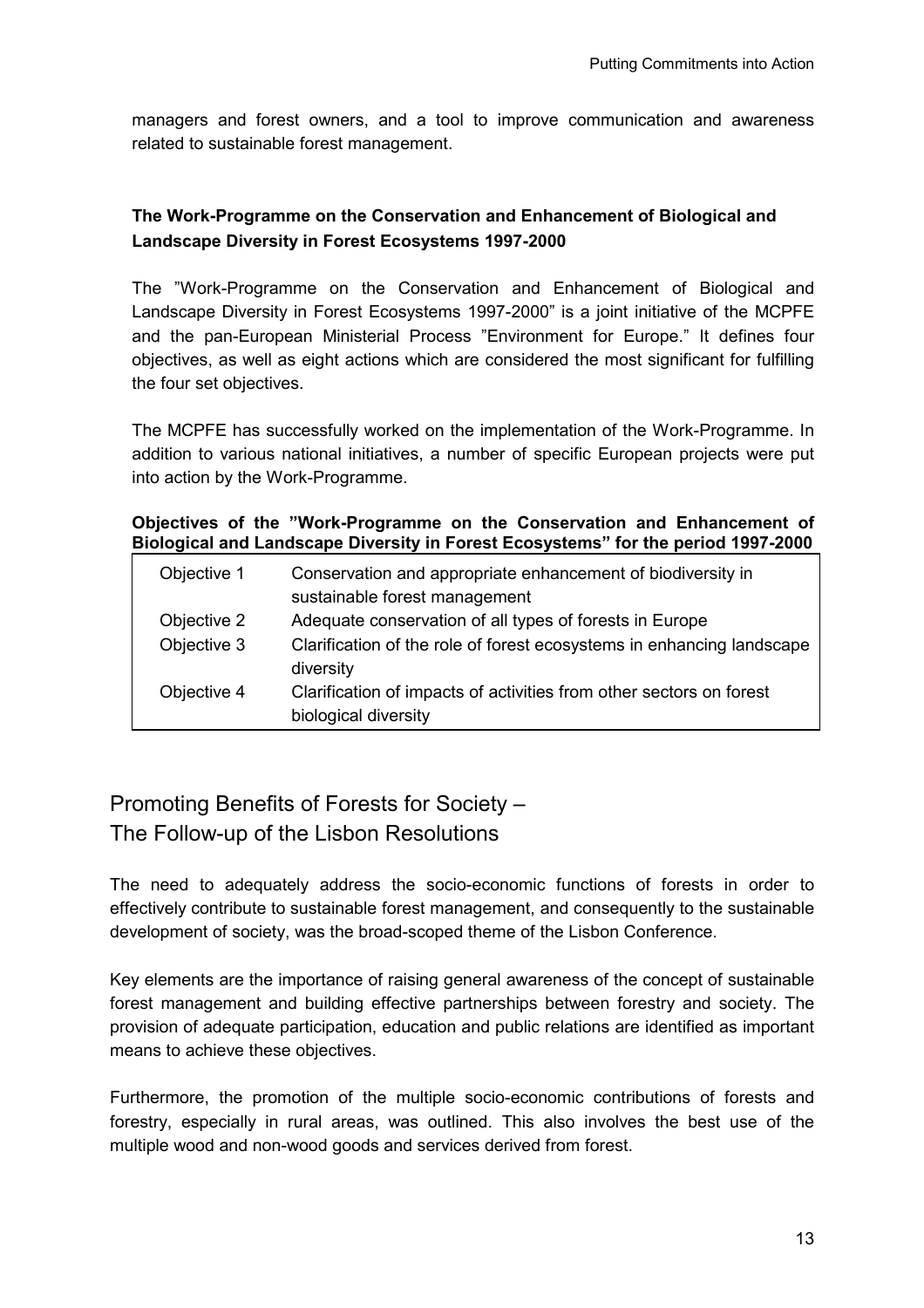At the Lisbon Conference, the ministers also confirmed the high political status and significance of the Pan-European Criteria and Indicators for Sustainable Forest Management and the Pan-European Operational Level Guidelines for Sustainable Forest Management.

In order to effectively address the objectives set out in the Lisbon decisions, the MCPFE has laid down a number of concrete actions in its general Work Programme.

### **Moving Towards Sustainable Development of Society – The MCPFE's Work Programme**

The MCPFE's Work Programme constitutes a key element of the Lisbon follow-up. At the Lisbon Conference, the ministers agreed to develop this Work Programme in order to implement new decisions, reinforce previous commitments and guide the further work of the process. As such, the Work Programme is a comprehensive means for putting into action the commitments made in the MCPFE and progressing towards the envisioned long-term objectives of sustainable forest management and its contribution to sustainable development of society.

It sets out concrete actions addressing common pan-European issues and future challenges, and determines the next steps to be taken. Thus, the Work Programme indicates the direction for future work and provides guidance on relevant issues.

The structure of the Work Programme follows the three aspects of sustainable forest management – the ecological, economic and socio-cultural dimensions – and deals with them in a comprehensive way.

The future actions related to the socio-cultural dimension aim at intensifying dialogue with the public and raising general awareness on the role and multiple benefits of forests and forestry; the economic issues addressed in the Work Programme concentrate on the contribution to rural development and the adequate valuation of goods and services derived from forests; the ecological dimension emphasises the conservation of biological and landscape diversity. Future action of the MCPFE also focuses on the further development and improvement of policy tools, such as Criteria and Indicators for Sustainable Forest Management and National Forest Programmes.

As an inherent feature, the Work Programme builds upon the valuable expertise and knowledge of existing international scientific and technical institutions and organisations working in the field of forestry, effectively co-ordinating their activities on common pan-European issues.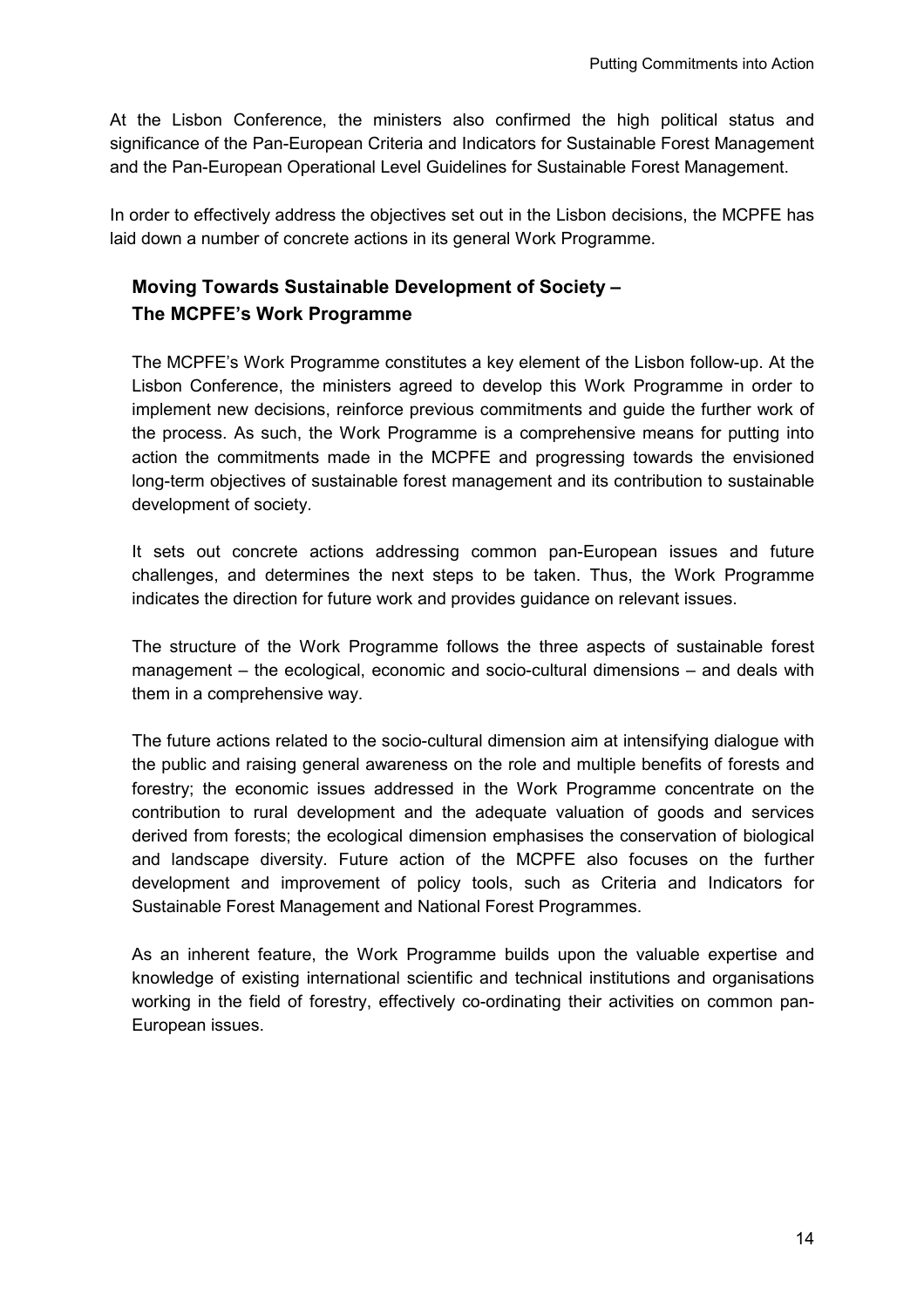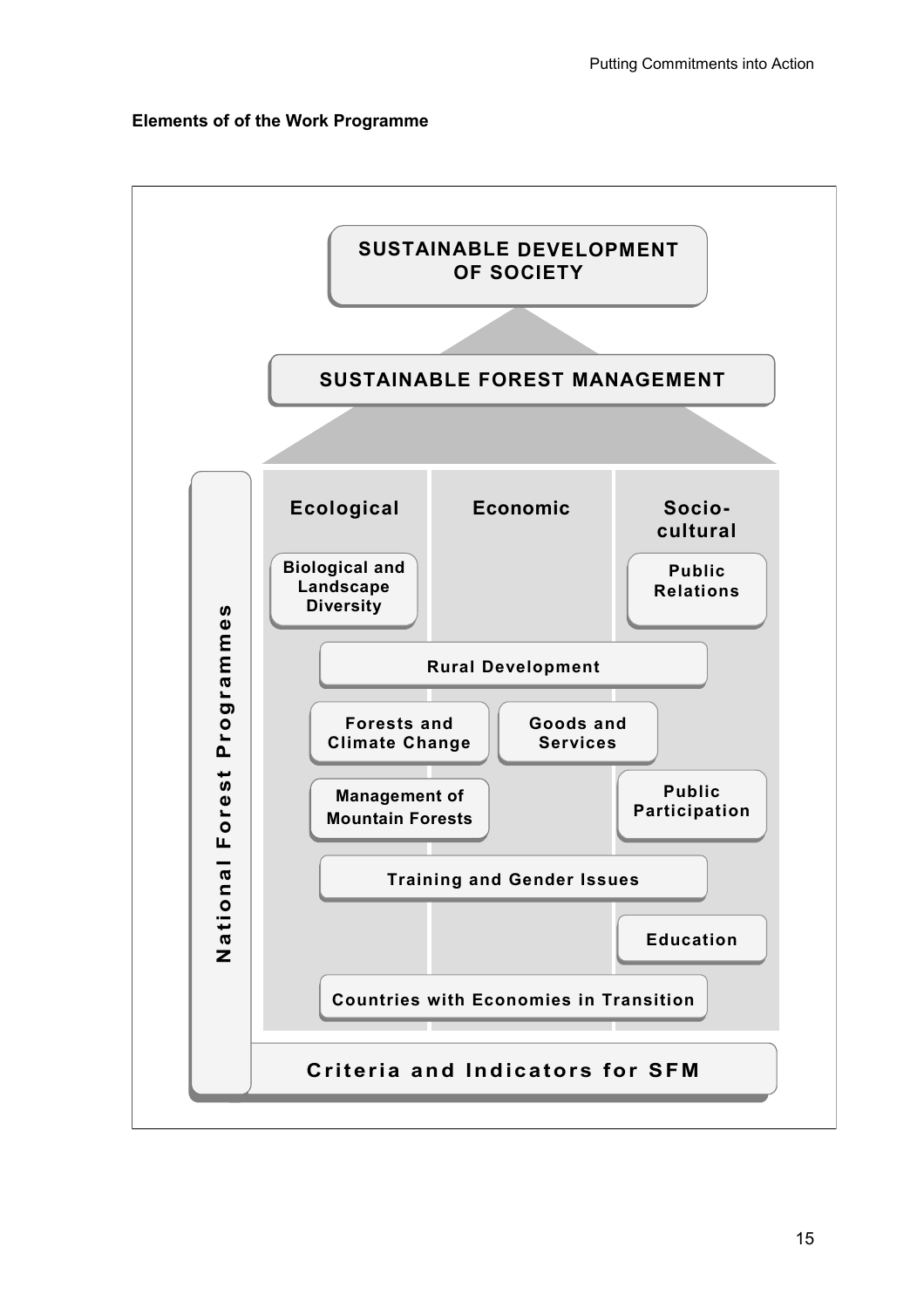# **A Common Spirit for the Future of European Forests**

Over the past ten years, the MCPFE has succeeded in establishing a consistent forum for dialogue on forests in Europe and has taken major steps on the path towards sustainable development. With its main characteristics, i.e. long-term commitment at the highest political level and collaborative approach, the MCPFE has created a unique spirit of cross-border cooperation on forests and forestry, which can be seen as a valuable example for European integration.

The effort made by the MCPFE has enabled a stimulating exchange of opinions and ideas; it has enhanced mutual awareness and understanding of the multiple and diverse problems and circumstances of the participating countries, and it has resulted in outstanding achievements to the benefit of European forests and forestry.

In the spirit of mutual understanding, which is shared by all countries and organisations involved in this political process, up-coming issues of common interest and concern will also be addressed by the MCPFE, thus ensuring the sustainable development and conservation of European forests.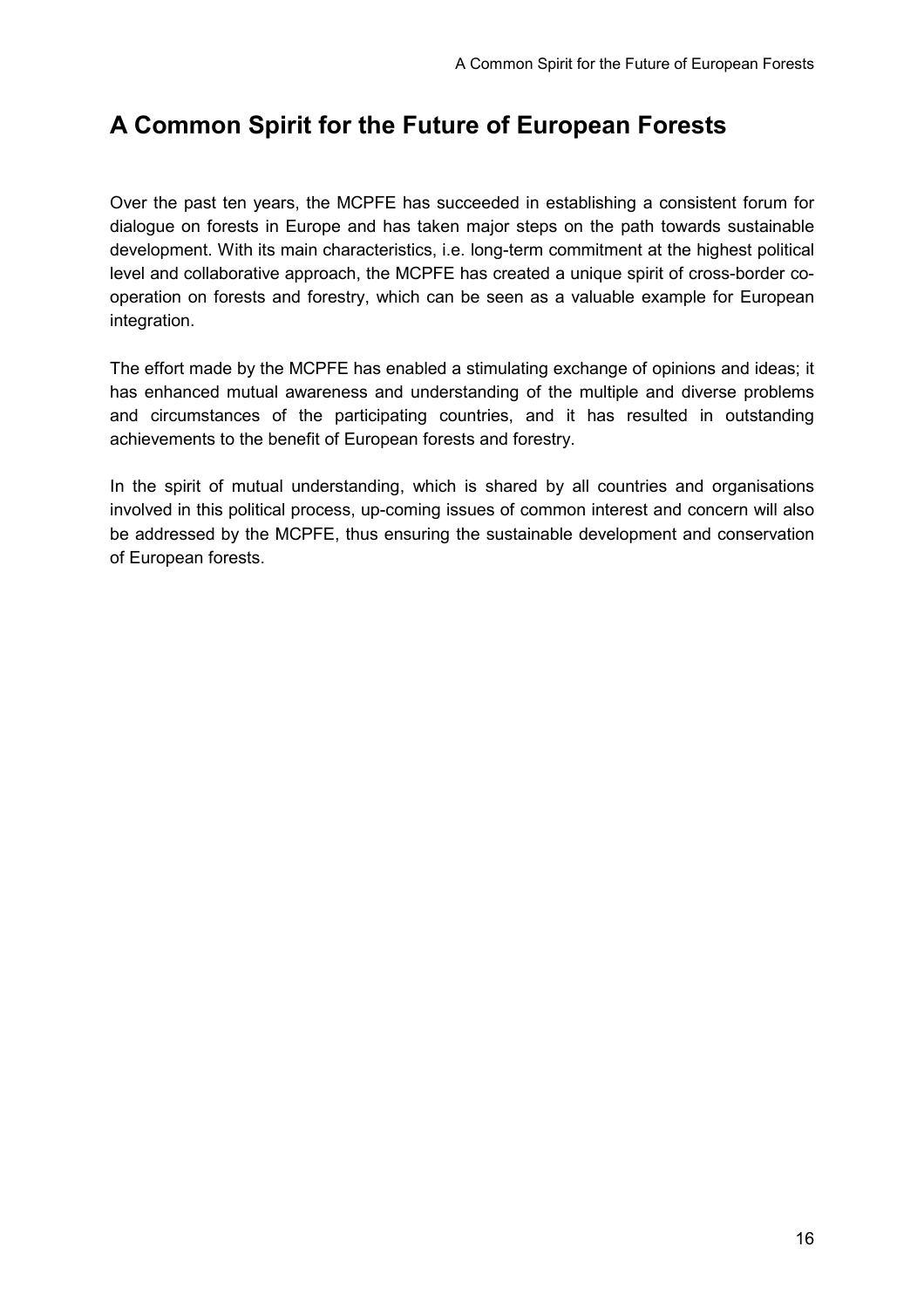### Participants and Observers of the MCPFE

#### **EUROPEAN PARTICIPANTS (41)**

#### **Signatory States of the Lisbon Resolutions:**

Albania, Austria, Belarus, Belgium, Bulgaria, Croatia, Czech Republic, Denmark, Estonia, European Community, Finland, France, Germany, Greece, Hungary, Iceland, Ireland, Italy, Latvia, Liechtenstein, Lithuania, Luxembourg, Monaco, Netherlands, Norway, Poland, Portugal, Romania, Russian Federation, Slovak Republic, Slovenia, Spain, Sweden, Switzerland, Turkey, Ukraine, United Kingdom

#### **Countries which have not yet signed the Lisbon Resolutions but take part in the follow-up process:**

Andorra, Holy See, Malta, Moldova

#### **NON-EUROPEAN OBSERVER COUNTRIES (13)**

Australia, Brazil, Cameroon, Canada, Chile, China, Ghana, India, Japan, Republic of Korea, Malaysia, New Zealand, USA

#### **OBSERVER ORGANISATIONS (27)**

CEI Bois, CEPF, CEPI, COPA, Council of Europe, Danube PCU, EFI, ELO, EOMF, FAO, FECOF, Global Forest Policy Project, Greenpeace European Unit, Greenpeace International, IFBWW, IFF, ILO, ITTO, IUCN, IUFRO, Montreal Process, UEF, UN/ECE, UNDP, UNEP, USSE, WWF International